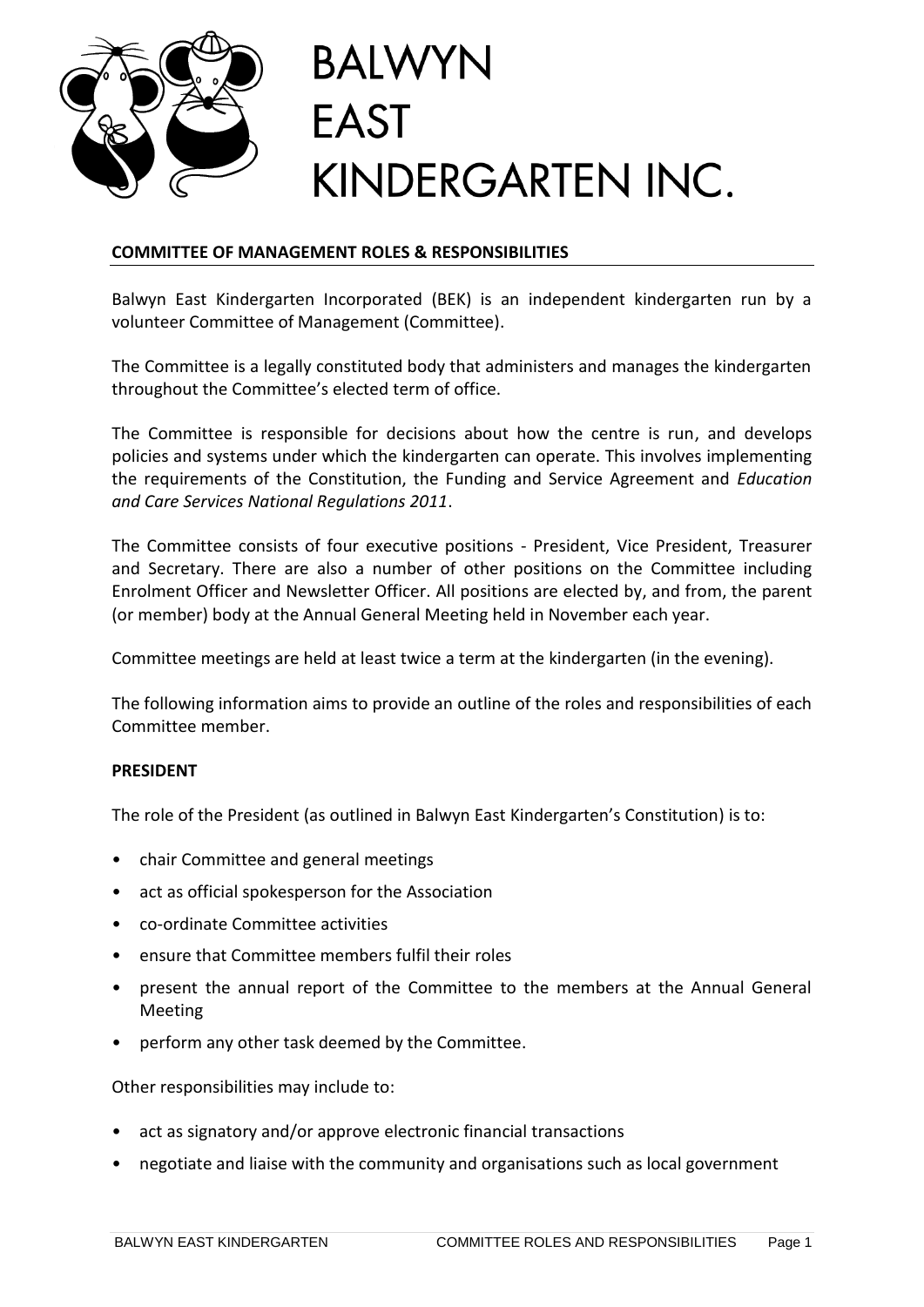- ensure compliance with the requirements of the Department of Education and Early Childhood Development, the *Education and Care Services National Regulations 2011* and the kindergarten's Constitution
- facilitate review of the Quality Improvement Plan and other kindergarten policies (as required)
- ensure effective communication with parents and staff on important decisions
- write a report each term for the kindergarten's newsletter.

This BEK Constitution requires that this position be filled.

# **VICE PRESIDENT**

The role of the Vice President is to assume the role of President in the absence of the President. The Vice President also supports the President and other Committee members in undertaking their roles and responsibilities, as required.

The Vice President is also responsible for identifying funding opportunities, including grants, preparing the relevant application documentation and following up as required.

This BEK Constitution requires that this position be filled.

# **SECRETARY**

The role of the Secretary is to:

- notify the Registrar of Incorporated Associations of:
	- (i) his or her appointment within 14 days after the appointment
	- (ii) a change of address of the Secretary, within 14 days of such change
- coordinate signing of Committee Member Declaration form by all Committee members and save on file
- maintain the register of members
- maintain all books, documents and securities of the Association
- organise Committee meetings
- prepare and distribute the agenda for meetings, and include a list of actions carried over from the previous meeting
- collate reports and distribute with the agenda
- ensure accurate minutes of the resolutions and proceedings of meetings are recorded and kept in books provided for that purpose
- distribute the meeting minutes to the Committee (including staff in attendance) within seven days of the meeting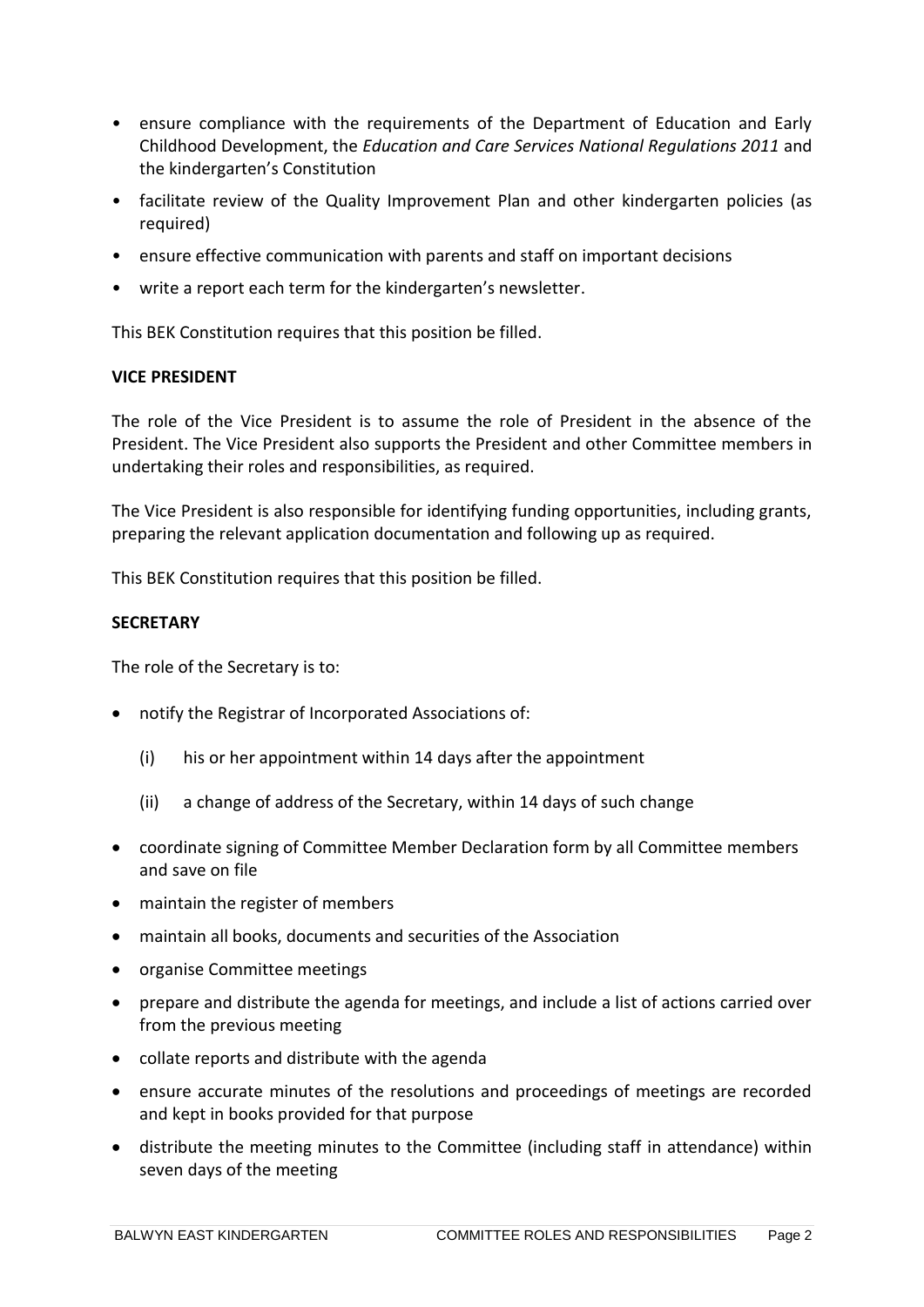- lodge with the Registrar of Incorporate Associations the documents required in respect of the annual general meeting (Annual Statement), within one month of the date of the meeting
- act as signatory to any cheques and/or approve any electronic financial transactions, if required.

This BEK Constitution requires that this position be filled.

### **TREASURER**

The role of the Treasurer is to ensure prudent financial management of the kindergarten. Tasks include to:

- ensure that the finances of the kindergarten are controlled and managed in accordance with the rules of the Constitution
- oversee day to day financial responsibilities
- oversee any other person responsible for the management of the finances of the kindergarten, including the bookkeeper
- keep in his or her custody, or under his or her control, the financial records for the current financial year
- lodge with the Registrar the documents required in respect of the Annual General Meeting.

Other responsibilities include to:

- change bank account signatories, when required
- change NAB connect token holders and authorising users, when required
- authorise and make payments, generally via www.nab.com.au
- act as signatory to cheques
- bank any monies received including fees paid by cheque or cash
- report to the Committee at every Committee meeting on the financial status of the kindergarten
- report in the newsletter (as appropriate) on the financial status of the kindergarten
- prepare annual budgets and report to Committee to enable the setting of fees for the next year
- review the annual insurance documentation and record any changes
- oversee staff pay details including sick leave and long service leave entitlements, superannuation, rates of pay, increments due etc. in conjunction with the Payroll Officer
- transfer monies into provisions accounts for staff sick leave and long service leave
- manage term deposits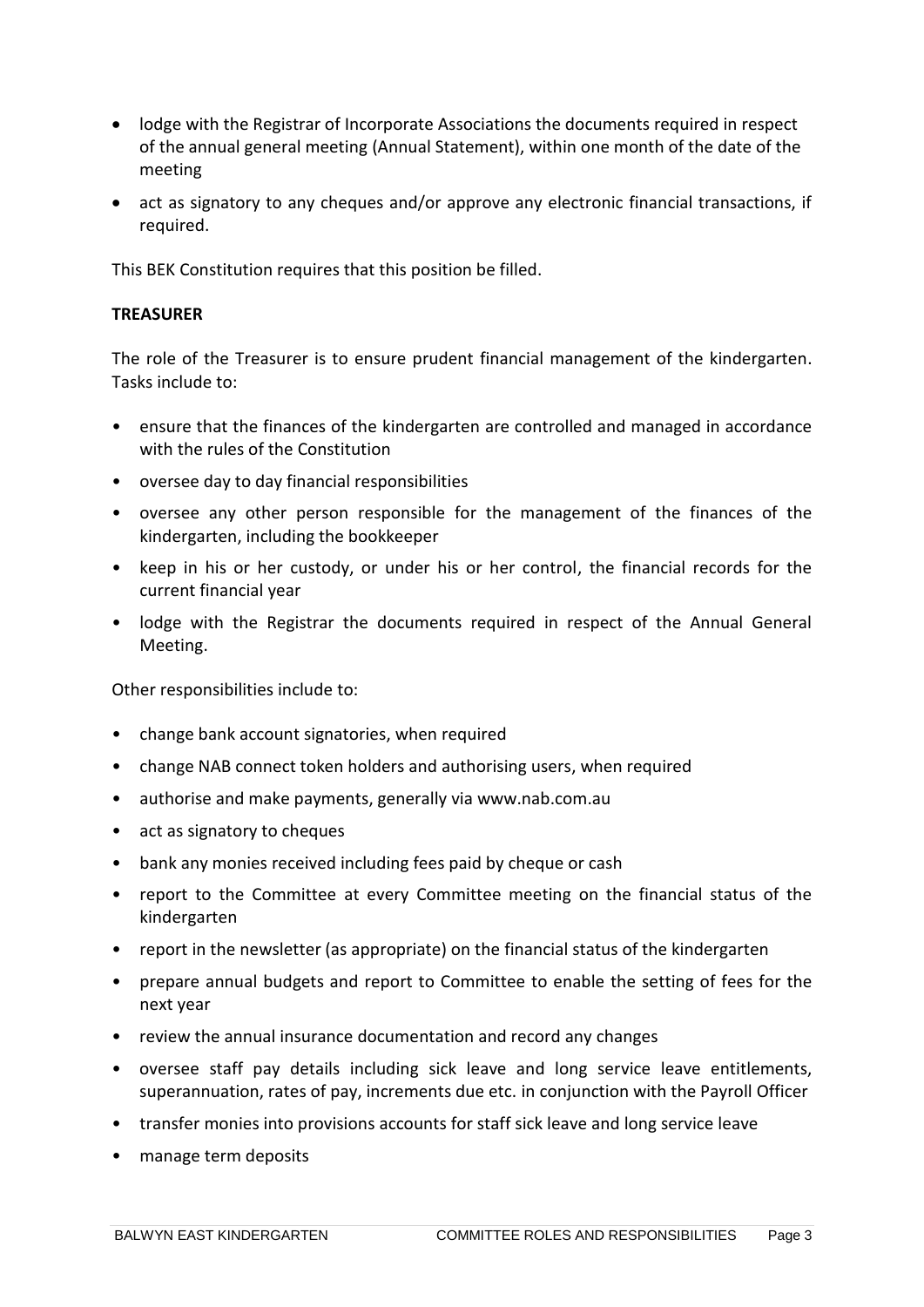- prepare and complete all relevant government financial data forms e.g. budgets etc. in conjunction with the President
- organise annual auditing with an independent/external auditor
- prepare an audited report and relevant forms for:
	- o Annual General Meeting
	- o Department of Education and Early Childhood Development
	- o Consumer Affairs Victoria
- present the Treasurer's report to the Annual General Meeting (November).

A financial background for this position is desirable.

This BEK Constitution requires that this position be filled.

#### **PAYROLL OFFICER**

The role of the Payroll Officer is to coordinate the payment of staff on a fortnightly basis online via Payline. The Payroll Officer also assists the Treasurer as required.

Tasks include to:

- enter staff hours into Payline on a fortnightly basis (on dates specified by Payline)
- ensure staff details in Payline are correct including address and level of pay
- calculate and record all payroll variations i.e. changes of hours, sick leave, long service leave, additional hours, salary increases, increments etc
- liaise with staff on any salary/allowance enquiries
- monitor fortnightly payroll reports and check for accuracy
- file all pay-related records including those from Payline, as well as details of additional hours paid, change in hours etc. and reasons why these occurred
- add new staff to the Payline system, if required
- advise Payline of staff resignations, if required
- coordinate with Payline and Early Learning Association Australia the calculation and payment of any leave entitlements owing to staff who have resigned, if required
- provide Payline reports to the bookkeeper, as required
- put staff pay slips in staff drawers in front office
- assist the Treasurer, as required.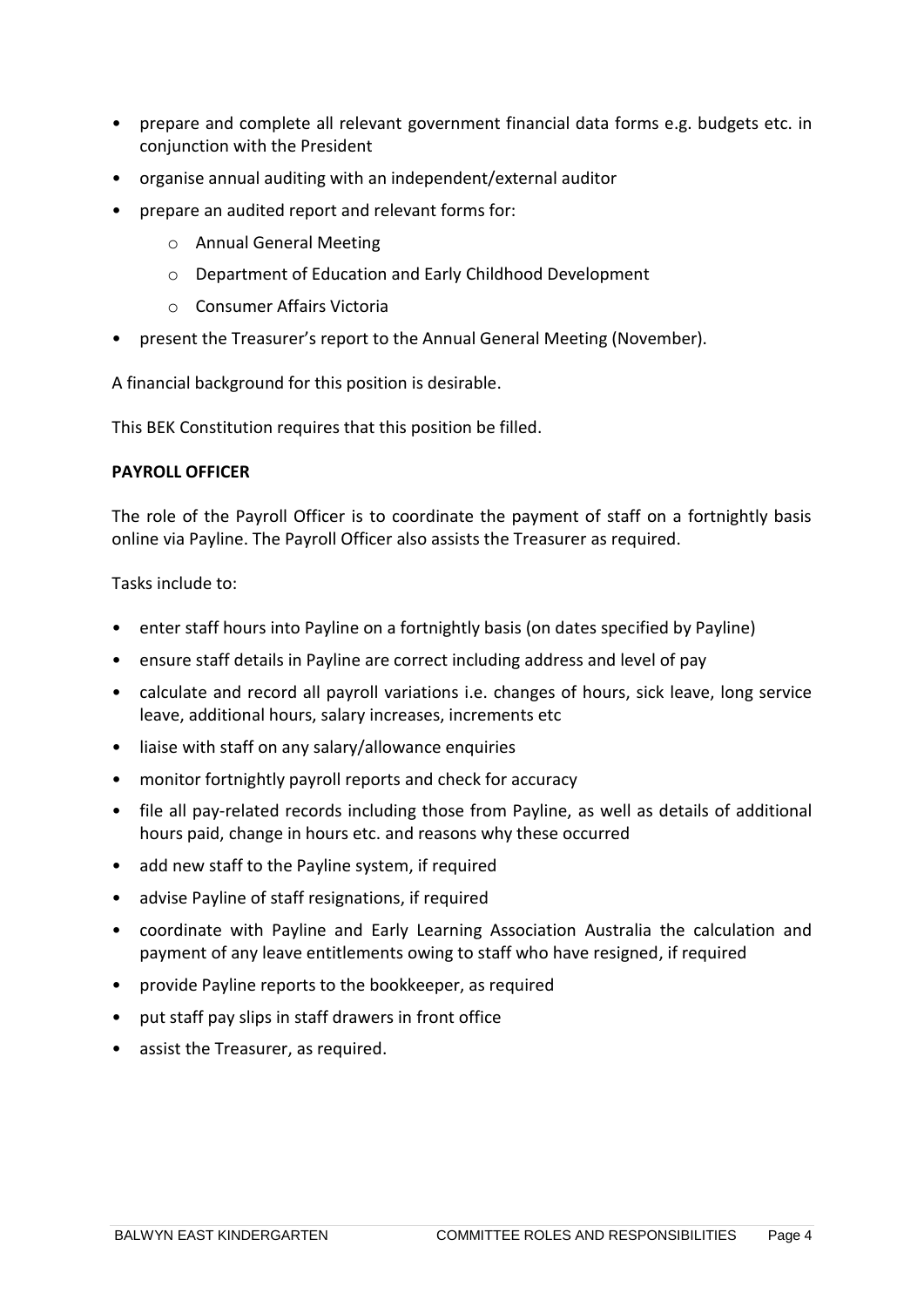# **FUNDRAISING CO-ORDINATOR**

The role of the Fundraising Co-ordinator is to act as a central point for fundraising.

Tasks include to:

- review fundraising ideas, including information received by the kindergarten
- provide suggestions to Committee for fundraising activities
- seek approval from Committee for fundraising events planned for the kindergarten
- seek support, involvement and assistance from parents of the kindergarten for fundraising activities
- report to Committee on fundraising activities
- write a fundraising report each term for the kindergarten newsletter
- prepare and monitor the fundraising budget
- collect and disburse all monies from fundraising activities
- forward monies from fundraising activities to the Treasurer for banking.

#### **QUIZ NIGHT CO-ORDINATOR**

This role can be part of the Fundraising Co-ordinator's role or can be a separate position.

The role of the Quiz Night Co-ordinator is to organise a quiz night, or similar event.

Tasks include to:

- establish a quiz night sub-committee
- chair the quiz night sub-committee
- agree on a date for the quiz night with Committee
- book a quiz master
- book Greythorn Primary School hall for the event
- contact organisations to obtain donations for prizes
- coordinate parents to request donations from local businesses
- set up Greythorn Primary School hall on the day of the event
- assist the quiz master on the night
- coordinate cleaning of Greythorn Primary School after the event
- collect all funds received on the night and forward to the Treasurer for banking
- distribute thank you certificates to those organisations who donated
- report on the outcome of the event to Committee
- write a report on the event for the kindergarten's newsletter.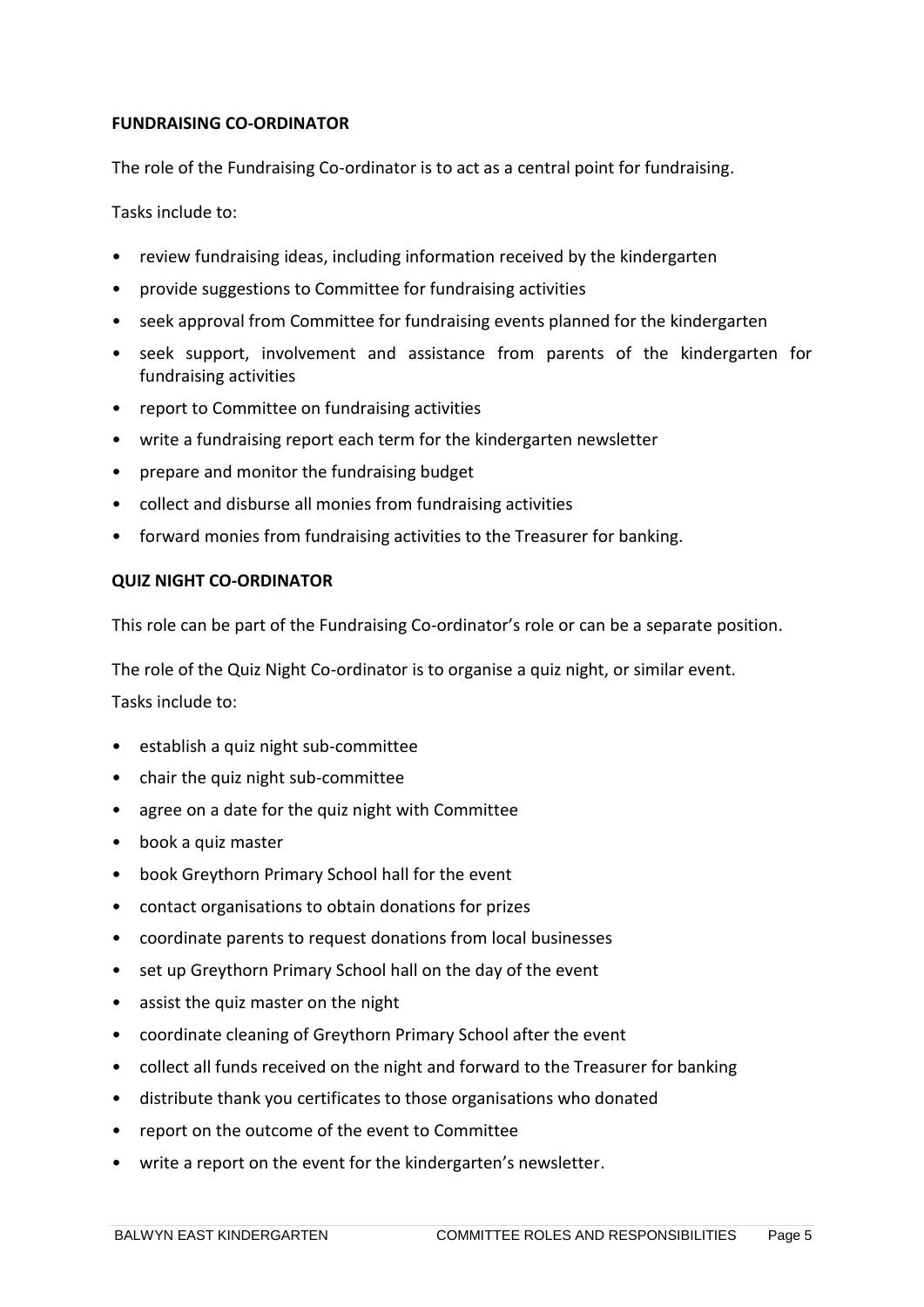#### **ENROLMENTS OFFICER**

The role of the Enrolments Officer is to co-ordinate and effect the enrolment process at Balwyn East Kindergarten. Details on the specific tasks of the Enrolments Officer are listed in the Enrolment and Orientation policy and include:

- respond to and record all enquiries regarding kindergarten enrolment
- send application forms to interested families
- acknowledge receipt of application forms
- maintain a waiting list for groups
- send offers of placement in accordance with the Enrolment and Orientation Policy (July/August)
- collect enrolment fees
- record accepted offers
- send letters of acceptance (August/September)
- provide a report on enrolments at all Committee meetings
- store completed enrolment application forms in a lockable file as soon as practicable
- comply with the Privacy and Confidentiality Policy of the service
- notify families that the Enrolment and Orientation Policy is available on the Balwyn East Kindergarten website
- liaise with teachers, the Committee and other parties on enrolment matters, as appropriate
- liaise with the President on the status of three- and four-year old enrolment numbers
- liaise with teachers on the formation of Red, Blue and Green groups
- coordinate marketing activities related to the enrolment process and/or vacancies, as required
- attend enrolment officer meetings coordinated by the City of Boroondara, as required
- advise the Fees Officer of the enrolment details for new families
- advise the Fees Officer if a family leaves the kindergarten during the year.

#### **SOCIAL FUNCTIONS CO-ORDINATOR**

The role of the Social Functions Co-ordinator is to coordinate social activities for kindergarten families with the primary aim of providing opportunities for families to meet and interact with other families at the kindergarten.

This is not a fundraising role.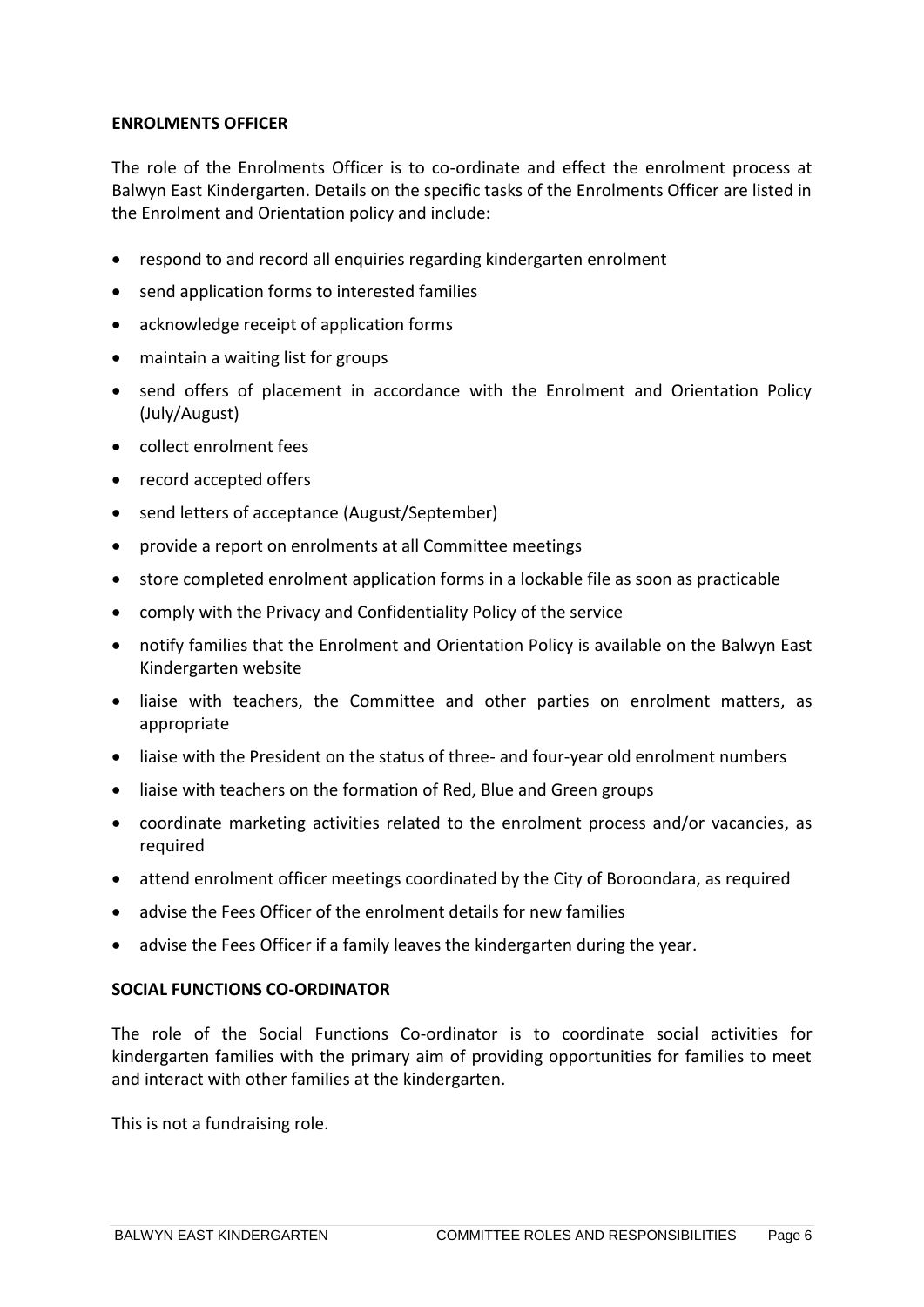Tasks include to:

- seek approval from Committee for social events planned for the kindergarten, including budget requirements
- book venues etc
- promote events to families via flyers, notices etc
- receive RSVPs
- coordinate events and purchase supplies, i.e. sausages
- organise a roster of parent helpers, if required
- liaise with Green Group, Red Group and Blue Group Committee representatives
- provide a report on social events at Committee meetings
- write a report each term for the kindergarten's newsletter.

#### **WEBMASTER**

The role of the Webmaster is to ensure the effective and timely management of the website and email service including redirection of external queries to appropriate personnel.

Tasks include to:

- update and maintain the website content at the request of teachers, parents, Committee, etc.
- update and maintain the email service including the email distribution lists
- liaise with staff and Committee to ensure they are maximising the use of the website and email service as a communication tool to the kindergarten community including the dissemination of emails on behalf of other persons
- develop and implement electronic communications strategy with the Committee including the design and improvements to the website
- perform continuous Search Engine Optimisation (SEO) of the website
- assist with kindergarten related information and communications technology issues.

### **NEWSLETTER OFFICER**

The role of the Newsletter Officer is to provide information to families at the kindergarten. A newsletter is sent to families at the end of each term.

Tasks include to:

- produce and distribute one newsletter at the end of each term to be distributed to kindergarten families
- obtain reports from the President, Teachers, Treasurer, Social Functions Co-ordinator, Fundraising Co-ordinator, and any other parties for inclusion the newsletter